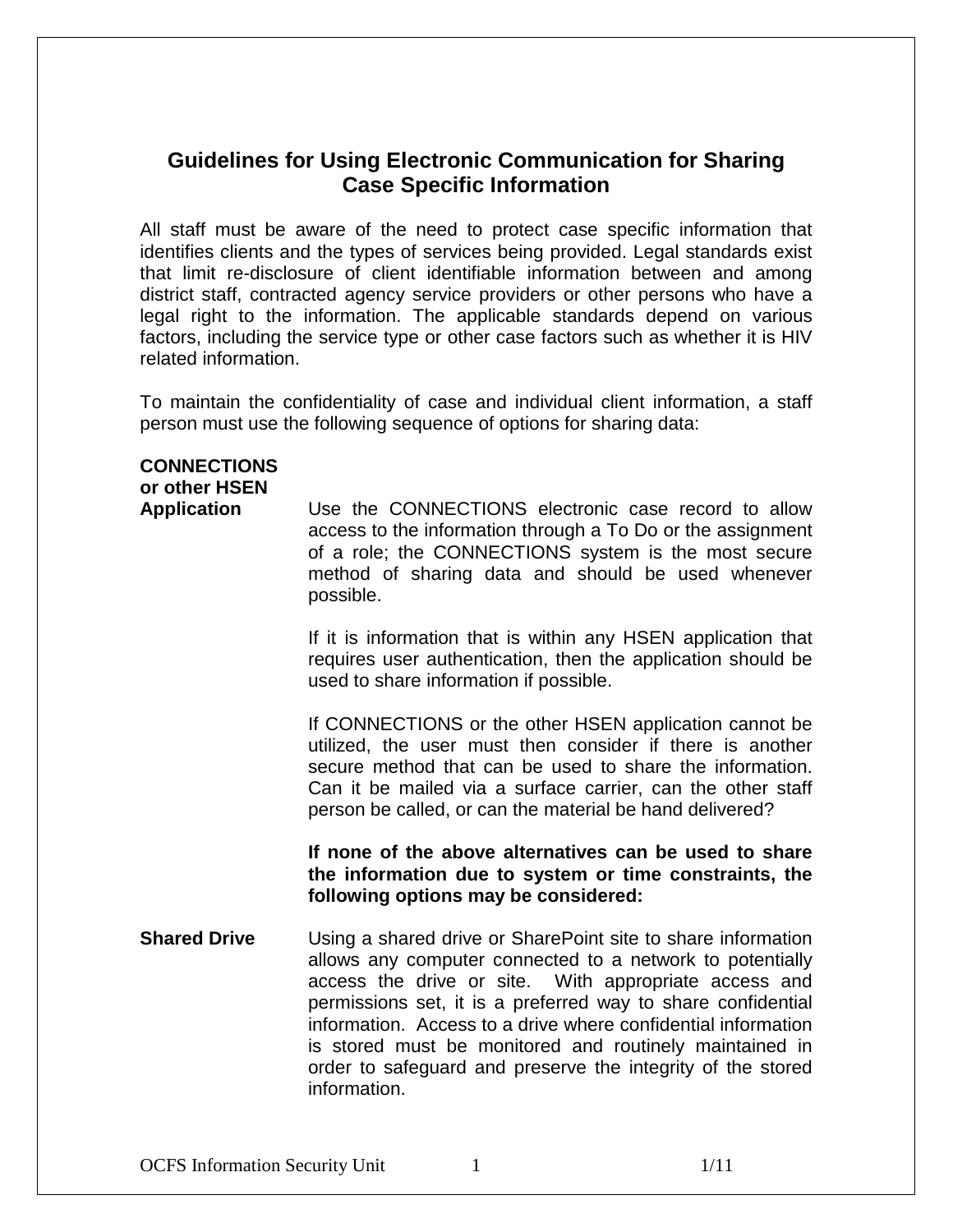**Faxing** When faxing confidential or case specific information, always alert the person to whom the data is being sent before it is faxed, verify the fax number and confirm that the information was received by that individual. Always use a cover sheet.

**Electronic Mail** If it is determined there is no alternative method of communicating the information and you must use email, then you must password protect the confidential information that you are sending. Please note that the email system within the intranet is secure, but there are still risks with using email outside of an HSEN application. Users must exercise caution. **The biggest risk in using any email system is user error (for example, inadvertently sending to the wrong person). If you are connected and have access to the OCFS network then you must use that email system. Do not use systems like MSN or AOL to send confidential information. Email should include the confidentiality transmission message.**

#### **To Password Protect a Document:**

If case specific information must be sent, put it in a WORD document or EXCEL spreadsheet and password protect it. There is more than one method to password protect. The directions below apply to MS 2003/ 2007 and Excel.

## To **password protect a document**:

To password protect a WORD document or EXCEL spreadsheet that you are saving and sending:

**Please note that if you forget the password, you cannot open or gain access to the password-protected document. (The owner can remove password protection.)**

- Open the document
- On the **File** menu or MS Office Button **B**, click **Save As**
- In the **Save As** dialog box, select **Tools** menu (top right or bottom left) click **Security Options, (General Options for Excel and MS 2007)**
- In the **Security** dialog box (**Save Options** dialog box for Excel) under file encryption options for this document, (file sharing for Excel), in the **Password to open** box, type a password, and then click **OK**
- In the Confirm Password dialogue box, in the **Re-enter password to open** (**Re-enter password to proceed** for Excel) box, type the password again, and then click **OK**.